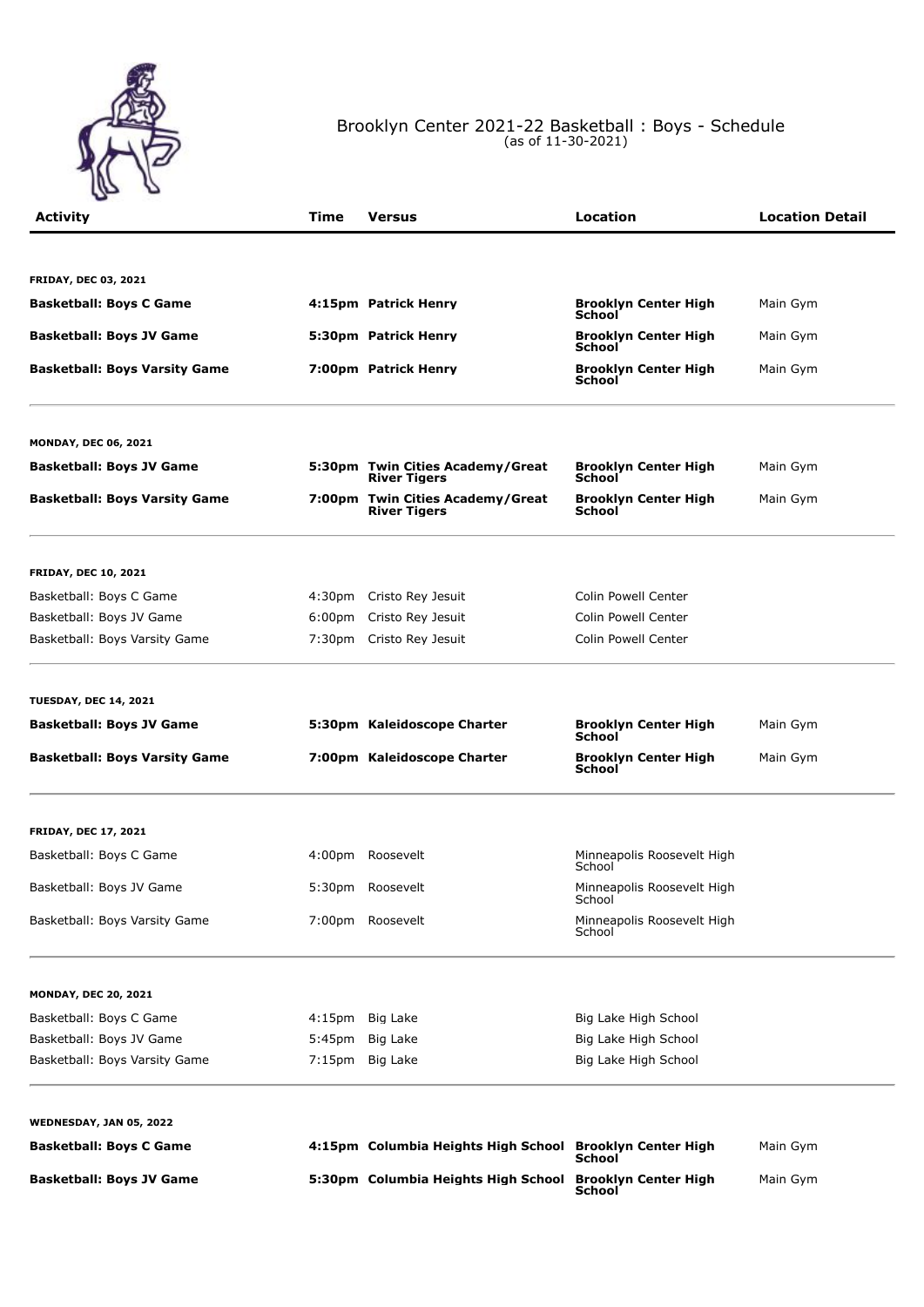| <b>Activity</b>                      | Time               | <b>Versus</b>                       | Location                                     | <b>Location Detail</b> |
|--------------------------------------|--------------------|-------------------------------------|----------------------------------------------|------------------------|
| <b>Basketball: Boys Varsity Game</b> |                    | 7:00pm Columbia Heights High School | <b>Brooklyn Center High</b><br><b>School</b> | Main Gym               |
| <b>FRIDAY, JAN 07, 2022</b>          |                    |                                     |                                              |                        |
| Basketball: Boys C Game              | 4:15pm             | DeLaSalle High School               | DeLaSalle High School                        |                        |
| Basketball: Boys JV Game             | 5:30 <sub>pm</sub> | DeLaSalle High School               | DeLaSalle High School                        |                        |
| Basketball: Boys Varsity Game        | 7:00pm             | DeLaSalle High School               | DeLaSalle High School                        |                        |
| <b>WEDNESDAY, JAN 12, 2022</b>       |                    |                                     |                                              |                        |
| <b>Basketball: Boys C Game</b>       |                    | 4:15pm Fridley High School          | <b>Brooklyn Center High</b><br><b>School</b> | Main Gym               |
| <b>Basketball: Boys JV Game</b>      |                    | 5:30pm Fridley High School          | <b>Brooklyn Center High</b><br><b>School</b> | Main Gym               |
| <b>Basketball: Boys Varsity Game</b> |                    | 7:00pm Fridley High School          | <b>Brooklyn Center High</b><br><b>School</b> | Main Gym               |
| <b>FRIDAY, JAN 14, 2022</b>          |                    |                                     |                                              |                        |
| Basketball: Boys C Game              | 4:15pm             | Richfield                           | Richfield High School                        |                        |
| Basketball: Boys JV Game             | 5:30 <sub>pm</sub> | Richfield                           | Richfield High School                        |                        |
| Basketball: Boys Varsity Game        |                    | 7:00pm Richfield                    | Richfield High School                        |                        |
| <b>WEDNESDAY, JAN 19, 2022</b>       |                    |                                     |                                              |                        |
| <b>Basketball: Boys C Game</b>       |                    | 4:15pm St. Anthony Village          | <b>Brooklyn Center High</b><br><b>School</b> | Main Gym               |
| <b>Basketball: Boys JV Game</b>      |                    | 5:30pm St. Anthony Village          | <b>Brooklyn Center High</b><br><b>School</b> | Main Gym               |
| <b>Basketball: Boys Varsity Game</b> |                    | 7:00pm St. Anthony Village          | <b>Brooklyn Center High</b><br><b>School</b> | Main Gym               |
| <b>FRIDAY, JAN 21, 2022</b>          |                    |                                     |                                              |                        |
| Basketball: Boys C Game              |                    | 5:30pm Academy of Holy Angels       | Academy of Holy Angels                       |                        |
| Basketball: Boys JV Game             |                    | 5:30pm Academy of Holy Angels       | Academy of Holy Angels                       |                        |
| Basketball: Boys Varsity Game        |                    | 7:00pm Academy of Holy Angels       | Academy of Holy Angels                       |                        |
| <b>FRIDAY, JAN 28, 2022</b>          |                    |                                     |                                              |                        |
| Basketball: Boys C Game              |                    | 5:30pm Columbia Heights High School | Columbia Heights High<br>School              |                        |
| Basketball: Boys JV Game             |                    | 5:30pm Columbia Heights High School | Columbia Heights High<br>School              |                        |
| Basketball: Boys Varsity Game        |                    | 7:00pm Columbia Heights High School | Columbia Heights High<br>School              |                        |
| <b>MONDAY, JAN 31, 2022</b>          |                    |                                     |                                              |                        |
| <b>Basketball: Boys C Game</b>       |                    | 4:15pm DeLaSalle High School        | <b>Brooklyn Center High</b><br>School        | Main Gym               |
| <b>Basketball: Boys JV Game</b>      |                    | 5:30pm DeLaSalle High School        | <b>Brooklyn Center High</b><br>School        | Main Gym               |
| <b>Basketball: Boys Varsity Game</b> |                    | 7:00pm DeLaSalle High School        | <b>Brooklyn Center High</b><br>School        | Main Gym               |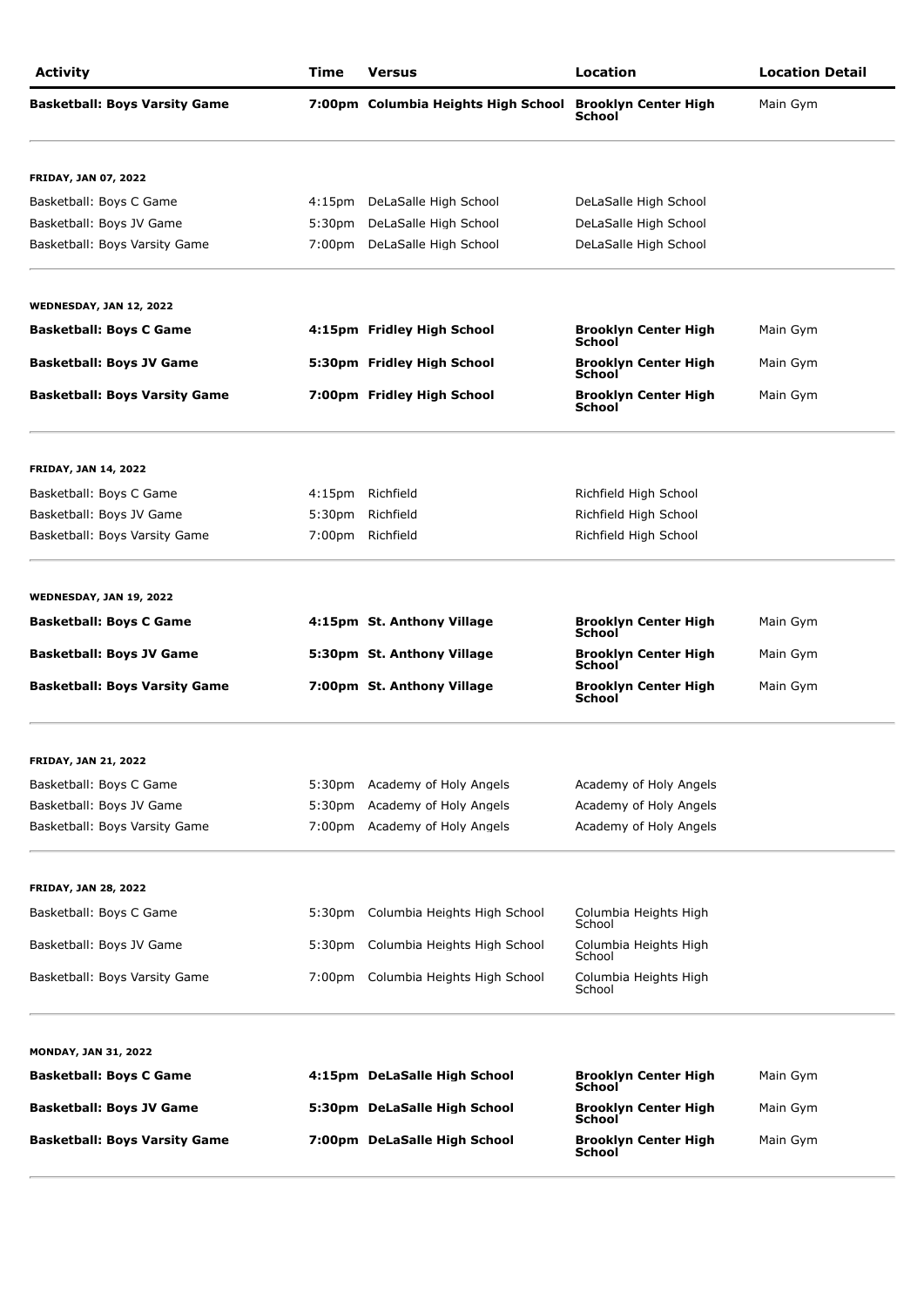| <b>Activity</b>                      | Time               | <b>Versus</b>                 | Location                                           | <b>Location Detail</b> |
|--------------------------------------|--------------------|-------------------------------|----------------------------------------------------|------------------------|
| <b>FRIDAY, FEB 04, 2022</b>          |                    |                               |                                                    |                        |
| Basketball: Boys C Game              | 4:30 <sub>pm</sub> | Fridley High School           | Fridley High School                                |                        |
| Basketball: Boys JV Game             | 4:30 <sub>pm</sub> | Fridley High School           | Fridley High School                                |                        |
| Basketball: Boys Varsity Game        |                    | 6:00pm Fridley High School    | Fridley High School                                |                        |
| <b>MONDAY, FEB 07, 2022</b>          |                    |                               |                                                    |                        |
| <b>Basketball: Boys C Game</b>       |                    | 4:15pm Richfield              | <b>Brooklyn Center High</b>                        | Main Gym               |
| <b>Basketball: Boys JV Game</b>      |                    | 5:30pm Richfield              | School<br><b>Brooklyn Center High</b>              | Main Gym               |
| <b>Basketball: Boys Varsity Game</b> |                    | 7:00pm Richfield              | <b>School</b><br><b>Brooklyn Center High</b>       | Main Gym               |
|                                      |                    |                               | School                                             |                        |
| THURSDAY, FEB 10, 2022               |                    |                               |                                                    |                        |
| <b>Basketball: Boys C Game</b>       | 5:30pm Blake       |                               | <b>Brooklyn Center High</b><br><b>School</b>       | East Gym               |
| <b>Basketball: Boys JV Game</b>      | 5:30pm Blake       |                               | <b>Brooklyn Center High</b><br>School              | Main Gym               |
| <b>Basketball: Boys Varsity Game</b> | 7:00pm Blake       |                               | <b>Brooklyn Center High</b><br><b>School</b>       | Main Gym               |
| <b>FRIDAY, FEB 11, 2022</b>          |                    |                               |                                                    |                        |
| Basketball: Boys JV Game             |                    | 4:30pm St. Anthony Village    | St. Anthony Village HS                             |                        |
| Basketball: Boys C Game              | 4:30pm             | St. Anthony Village           | St. Anthony Village HS                             |                        |
| Basketball: Boys Varsity Game        |                    | 6:00pm St. Anthony Village    | St. Anthony Village HS                             |                        |
| <b>MONDAY, FEB 14, 2022</b>          |                    |                               |                                                    |                        |
| <b>Basketball: Boys C Game</b>       |                    | 4:15pm Academy of Holy Angels | <b>Brooklyn Center High</b><br>School              | Main Gym               |
| Basketball: Boys JV Game             |                    | 5:30pm Academy of Holy Angels | <b>Brooklyn Center High</b><br><b>School</b>       | Main Gym               |
| <b>Basketball: Boys Varsity Game</b> |                    | 7:00pm Academy of Holy Angels | <b>Brooklyn Center High<br/>School</b>             | Main Gym               |
| THURSDAY, FEB 17, 2022               |                    |                               |                                                    |                        |
| <b>Basketball: Boys C Game</b>       |                    | 4:00pm Southwest Christian    | <b>Brooklyn Center High</b><br>School <sup>-</sup> | Main Gym               |
| <b>Basketball: Boys JV Game</b>      |                    | 5:30pm Southwest Christian    | <b>Brooklyn Center High</b><br>School              | Main Gym               |
| <b>Basketball: Boys Varsity Game</b> |                    | 7:00pm Southwest Christian    | <b>Brooklyn Center High</b><br>School              | Main Gym               |
| THURSDAY, FEB 24, 2022               |                    |                               |                                                    |                        |
| Basketball: Boys C Game              |                    | 4:30pm West Lutheran          | West Lutheran High School                          |                        |
| Basketball: Boys JV Game             | 6:00 <sub>pm</sub> | West Lutheran                 | West Lutheran High School                          |                        |
| Basketball: Boys Varsity Game        |                    | 7:30pm West Lutheran          | West Lutheran High School                          |                        |
| <b>FRIDAY, FEB 25, 2022</b>          |                    |                               |                                                    |                        |
| Basketball: Boys C Game              | 4:00pm             | Eagle Ridge Academy           | Eagle Ridge Academy                                |                        |
| Basketball: Boys JV Game             |                    | 5:15pm Eagle Ridge Academy    | Eagle Ridge Academy                                |                        |